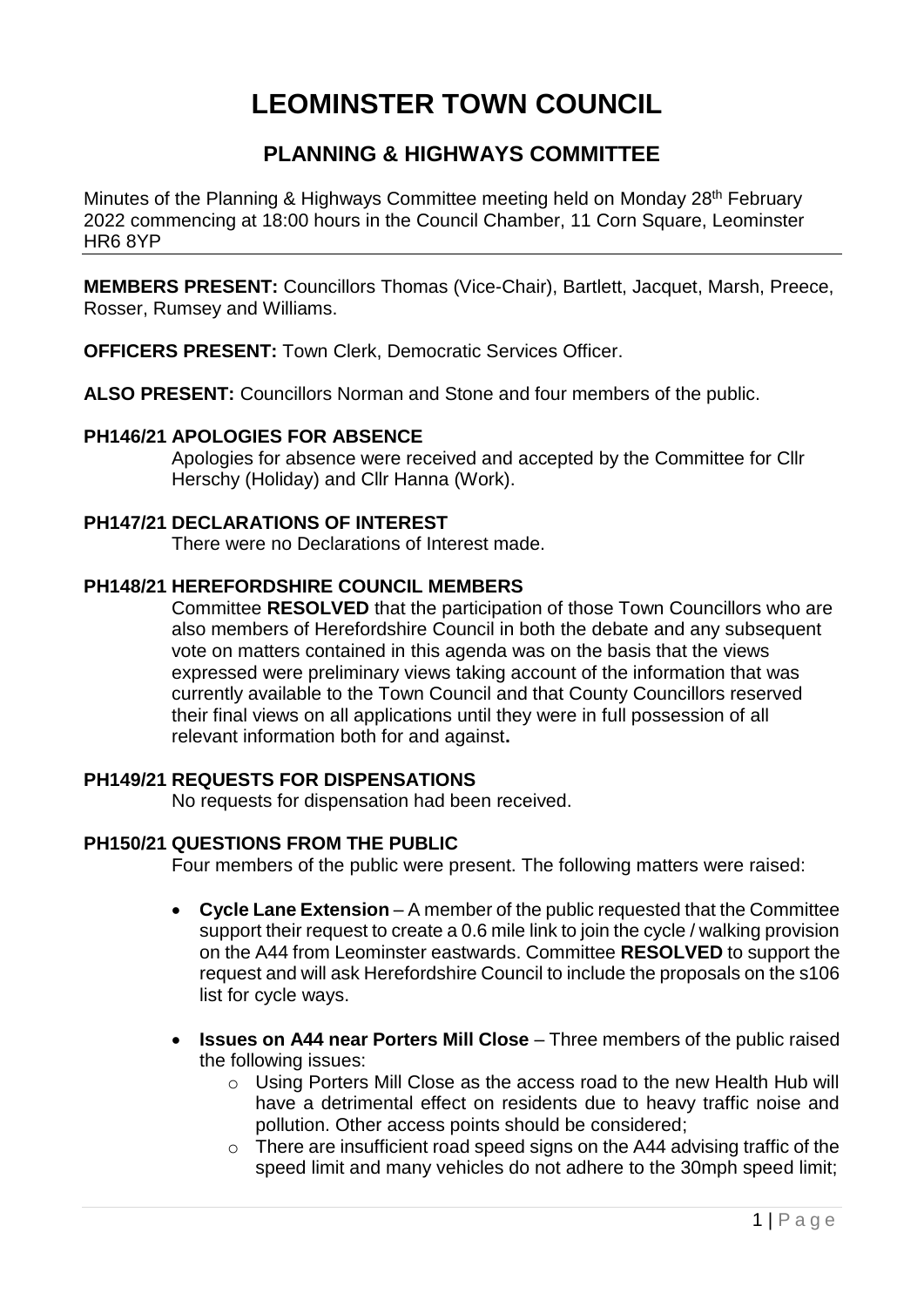- $\circ$  There is a loose manhole cover at the corner of Porters Mill Close which is often hit by traffic causing it to rattle and vibrate;
- o The potential siting of a pedestrian crossing at the entrance to Porters Mill Close poses dangers as it would be difficult for motorists to see the crossing and would be a nuisance to residents at night due to sounds from the crossing.

Committee considered the issues raised and **RESOLVED** to write to Balfour Beatty regarding flooding issues on the A44 and the lack of signage. Committee will investigate setting up a Speed Watch Programme. Committee advised that the manhole cover is the responsibility of British Telecom and utility companies are required to maintain their infrastructure.

## **PH151/21 MINUTES OF PREVIOUS MEETING**

Cllr Bartlett advised that PH144/21 should have referred to implementing a Community review and not the Community trigger.

It was **RESOLVED** that the minutes of the Planning & Highways Committee meeting held on 7<sup>th</sup> February 2022 be agreed and signed as a correct record.

#### **PH152/21 PLANNING**

**(a) Planning applications –** It was **RESOLVED** to submit the following comments to Herefordshire Council:

> **Application no & site address:** Planning Consultation – **220273** – 41,43 & 45 Pump Piece, Leominster, Herefordshire HR6 8HR

**Description:** Proposed change of use from registered care home (C2) to dwelling house C3(B). Single storey rear extension and front elevation alterations to no 41 and associated disabled access modifications, including access ramps to front and rear gardens.

**Applicant(s):** Mr Deepesh Patel

**Grid ref:** OS 349046, 258764

**Application type:** Planning Permission

**Comment:** Committee requested more information regarding the application as they feel that the town will be losing accommodation for people that require additional support and have concerns about that. They asked for a further extension until the next meeting on 21<sup>st</sup> March 2022.

**Application no & site address:** Planning Consultation – **220396** – Dental Surgery, 16 Church Street, Leominster, Herefordshire HR6 8NQ **Description:** Hazel - old coppice now overgrown and causing excessive shading to neighbouring property. Yew tree - removal of some lateral boughs that are overtaking garden and causing excessive shading. **Applicant(s):** Miss Laura Veal **Grid ref:** OS 349758, 259138

**Application type:** Works to Trees in a Conservation Area

**Comment:** No Objection but as the work to the Hazel is not clearly stated in the application, the Committee request that it is coppiced and not removed.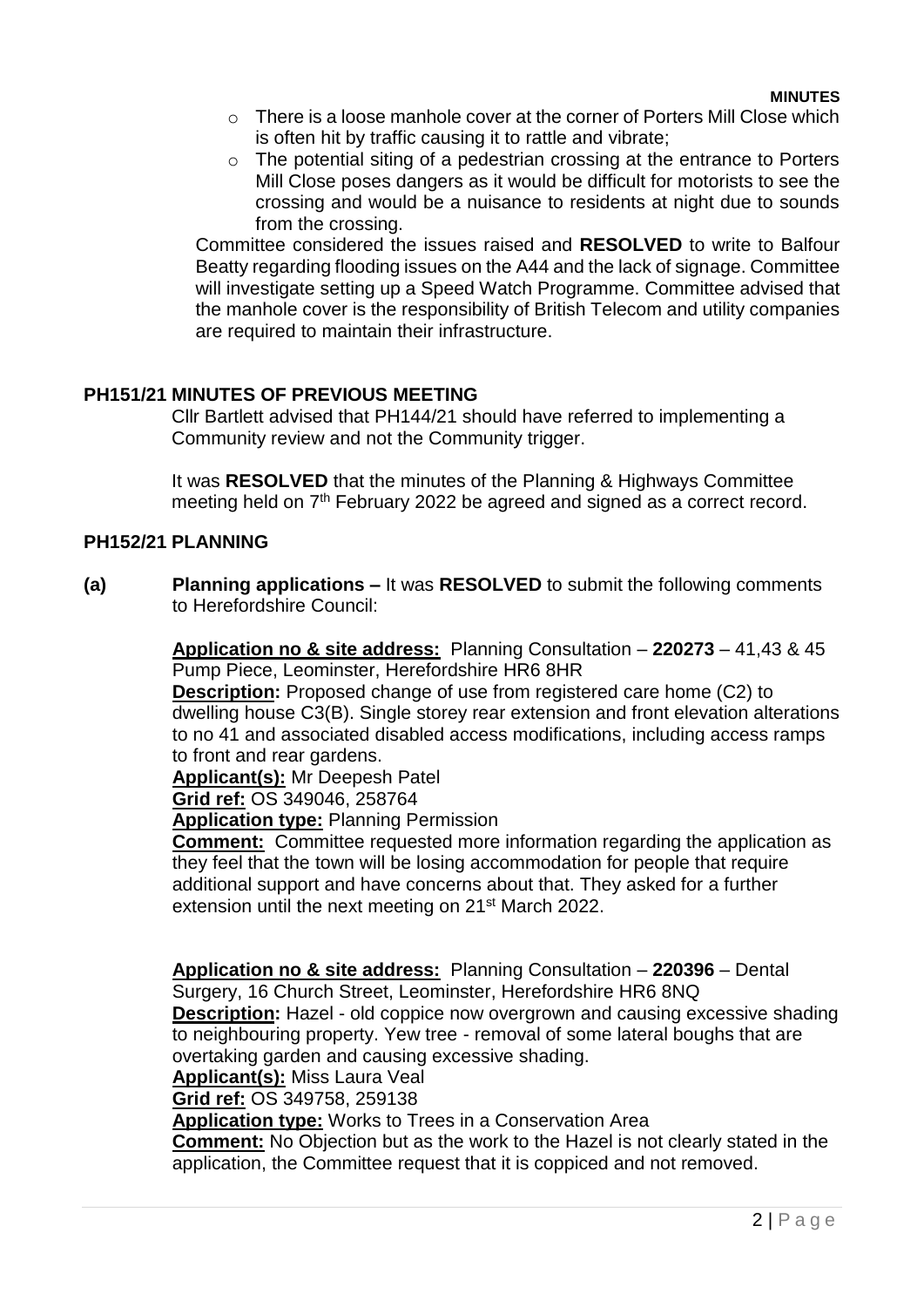#### **MINUTES**

**Application no & site address:** Planning Consultation – **220408** – Croft Barns, Passa Lane, Leominster, Herefordshire HR6 8QB **Description:** Proposed alterations to guest annex to enable self-contained use in conjunction with Croft Barns. **Applicant(s):** Mr Nigel Jones **Grid ref:** OS 348868, 258060 **Application type:** Full Householder **Comment:** No Objection. Committee requested that a condition be put on the application to prevent the building being sold as a separate dwelling.

**Application no & site address:** Planning Consultation – **214067** – Hillcroft, 48 Green Lane, Leominster, Herefordshire HR6 8QW **Description**: Change of use and relocation of wooden shed. (Retrospective). **Applicant(s):** Mr Andrew Barrington **Grid ref:** OS 348867, 259137 **Application type:** Planning Permission **Comment:** No Objection

- **(b) Herefordshire Local Plan Spatial Options Consultation**  Committee noted the recommendations from the Task and Finish Group on how residential development could be distributed across the county. Having considered the spatial options presented, Committee **RESOLVED** that the first preference would be a hybrid of options 1 and 5 followed by a second preference of option 3. Committee also **RESOLVED** that solar panels should be installed on all new builds.
- **(c) Annual Plan Schemes**  Committee noted the Annual Plan Schemes relating to the parish of Leominster.

#### **PH153/21 DECISIONS**

The following planning decisions received from Herefordshire Council were noted. These were presented at the meeting.

#### **Leominster South**

**Number:** P213788/J **Current status:** Determination Made **Decision:** Trees covered by TPO – Consent Granted **Type:** Works to trees covered by TPO **Location:** Wellswood House, 149 Bargates, Leominster, Herefordshire HR6 8QT **Proposal:** Tree No. T1 (on Tree Survey), copper beech (Fagus sylvatica purpurea), part of Group 2 on TPO plan. It is proposed to have the tree pollarded, reducing both the height and width back to the fork junction. **Comment:** No Objection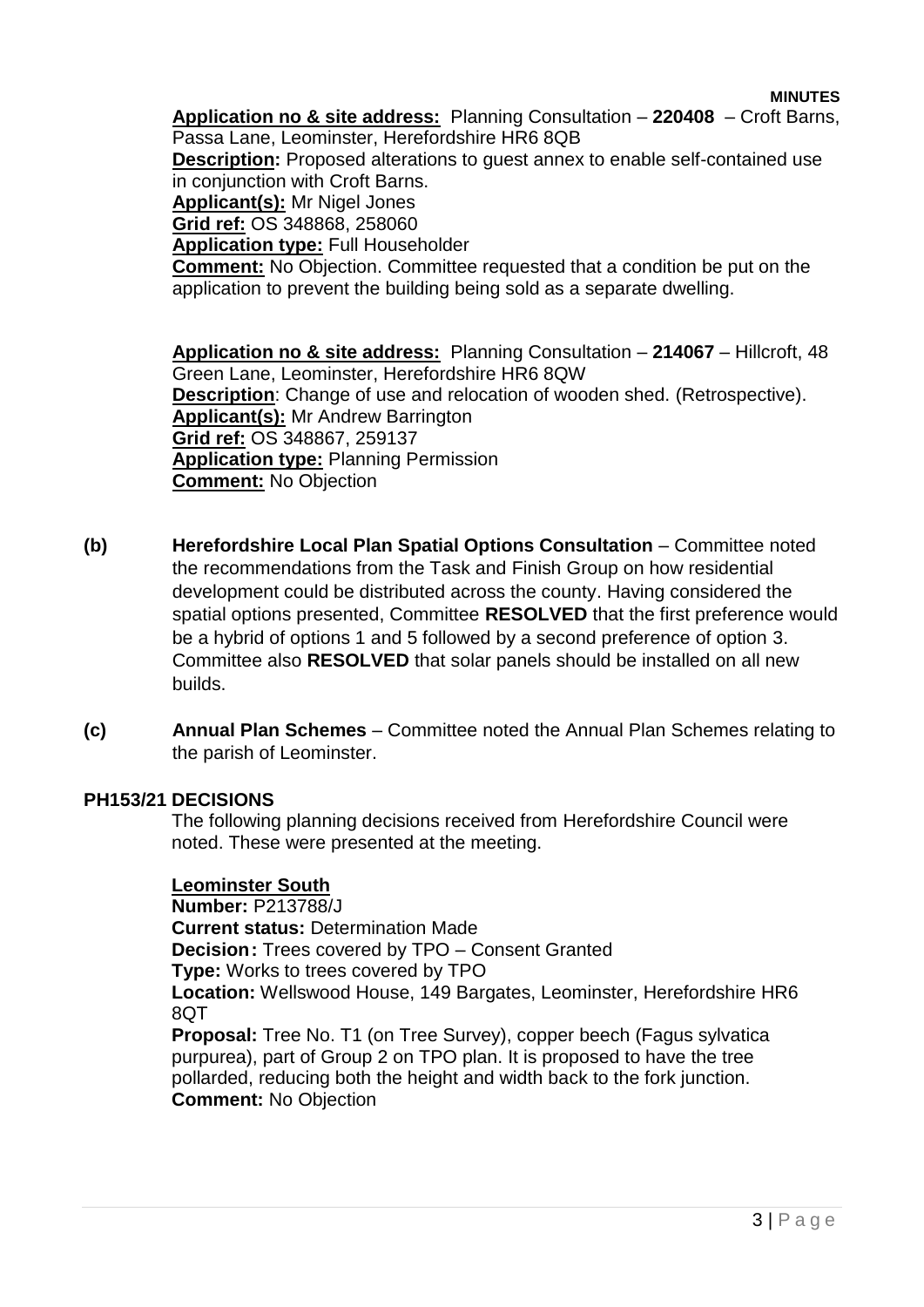**Leominster South**

**Number:** P213830/A **Current status:** Determination Made **Decision:** Approved **Type:** Advertisement Consent **Location:** 25 West Street, Leominster, Herefordshire HR6 8EP **Proposal:** New fascia signage to Specsavers corporate image. **Comment:** No Objection

#### **Leominster South**

**Number:** P213891/FH **Current status:** Determination Made **Decision:** Approved with Conditions **Type:** Full Householder **Location:** Hyde Cottage, Hyde Ash, Leominster, Herefordshire HR6 0JS **Proposal:** Proposed replacement garage. **Comment:** Objection due to insufficient information regarding the roller shutter door and due to the scale of the build.

## **Leominster North & Rural**

**Number:** P210562/F **Current status:** Determination Made **Decision:** Approved with Conditions **Type:** Planning Permission **Location:** Broad Farm, Leominster, Herefordshire HR6 0AN **Proposal:** Proposed erection of agricultural manure store. **Comment:** No Objection

#### **Leominster West**

**Number:** P214546/FH **Current status:** Determination Made **Decision:** Approved with Conditions **Type:** Full Householder **Location:** 7b Perseverance Road, Leominster, Herefordshire HR6 8QR **Proposal:** Proposed single storey rear extension. **Comment:** No Objection

#### **Kingsland / Bircher**

**Number:** P212094/F **Current status:** Determination Made **Decision:** Approved with Conditions **Type:** Planning Permission **Location:** Pinsley Park, Cholstrey, Leominster, Herefordshire HR6 9AP **Proposal:** To erect a steel portal frame shed for the purpose of the handling of livestock.

**Comment:** No Objection